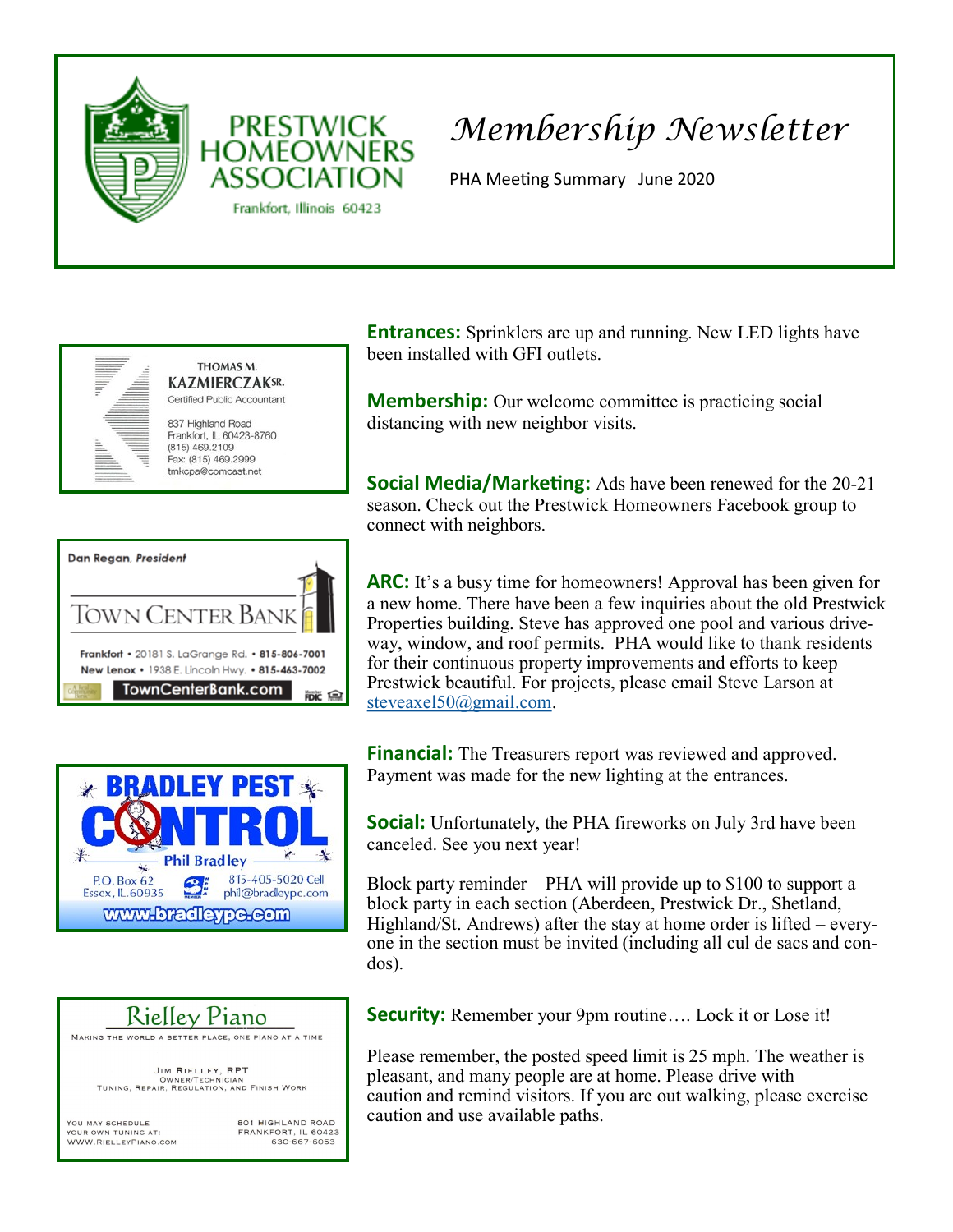

**Code Enforcement:** The village has been working to rectify a couple issues. Public works is helping to solve a creek issue on Highland.

**Next Meeting:** Thursday, July 9<sup>th</sup> @ 7pm @ PCC – Room TBD or via teleconference

**\_\_\_\_\_\_\_\_\_\_\_\_\_\_\_\_\_\_\_\_\_\_\_\_\_\_\_\_\_\_\_\_\_\_\_\_\_\_\_\_\_\_\_\_\_\_\_\_**

**Welcome to the Neighborhood!** Please help the Association welcome our newest neighbors:

Anthony and Megan Radon 528 Aberdeen

**Beautification:** These neighbors have been recognized for the hard work on their properties. Looking good, Everyone!

> John & Helen Engemann 808 Highland Rd. Mike & Teri Callahan 588 Timber Ln.

Recognize your neighbors for their hard work! Simply send an email to Brandon Palmer at  $bap80@aol.com$  with the subject line "Beautification" and the address you feel deserves a mention.

## **Advertise in the PHA Newsletter!**

If you would like to join our newsletter / website advertisement, please contact Brandon Palmer or Emily Jordan.

**Visit our website:**  <http://prestwickhomeowners.com/>

## **Contact us:**

[bap80@aol.com](mailto:bap80@aol.com) twrigley9@att.net

Brandon Palmer: **President** Cathy Wrigley: **Vice President**